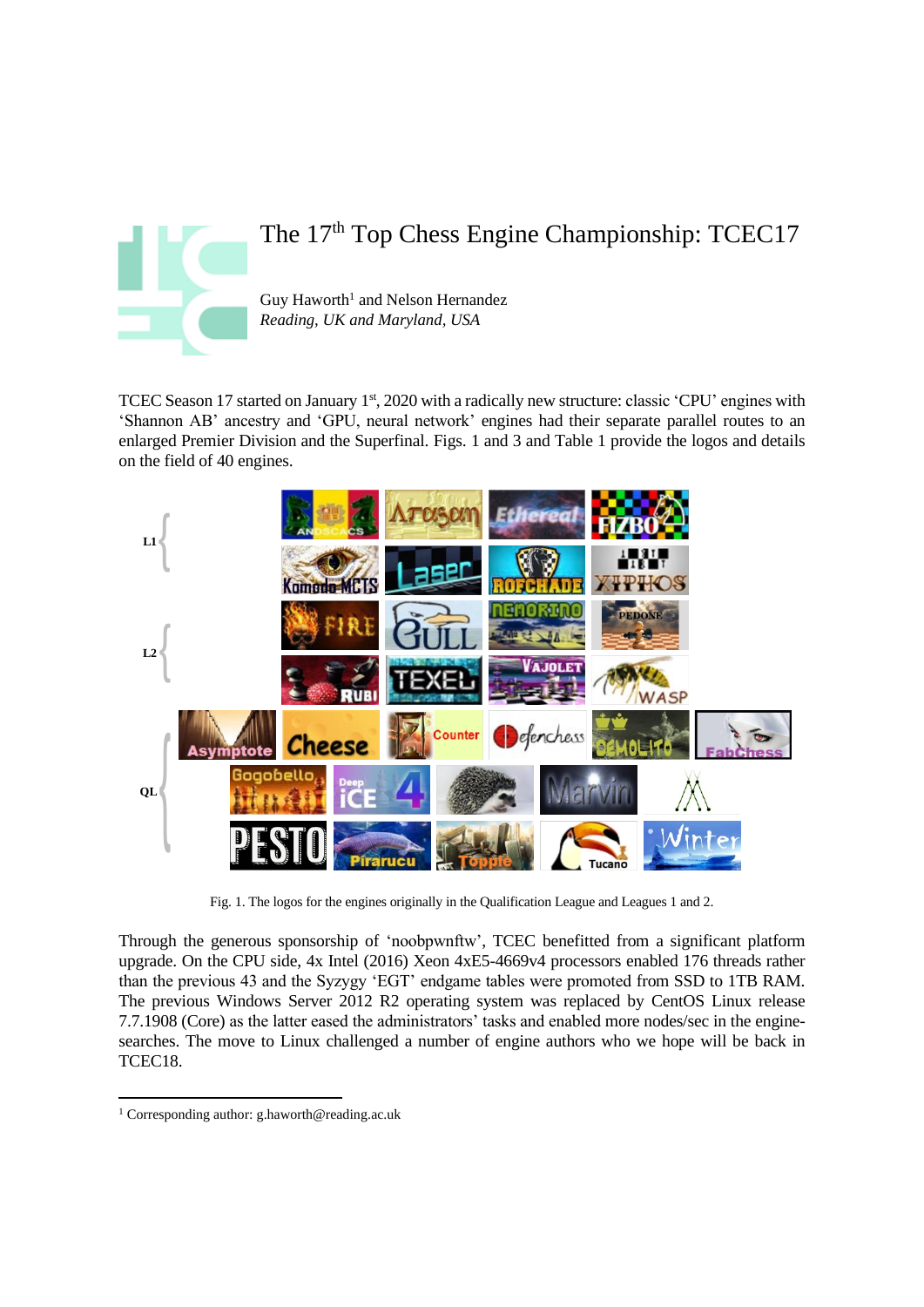|    |           |                      |                      |      |                |                          |          | Table 1. The TCEC17 engines (CPW, 2020). |                                 |                                           |                                         |                               |
|----|-----------|----------------------|----------------------|------|----------------|--------------------------|----------|------------------------------------------|---------------------------------|-------------------------------------------|-----------------------------------------|-------------------------------|
| #  |           | Engine               | Initial              |      |                | CPU                      | proto-   | Hash                                     | <b>EGTs</b>                     | <b>Authors</b>                            | <b>Final Tier</b>                       |                               |
|    | ab        | Name                 | Version              | Ыo   | Tier           | thr.                     | col      | KЪ                                       |                                 |                                           |                                         |                               |
| 01 | AS        | AllieStein           | $v0.5$ timefix-n14.0 | 3936 | $\mathbf P$    | $\overline{\phantom{a}}$ | uci      |                                          | Syz.                            | Adam Treat and Mark Jordan                | $\rightarrow$                           | $\mathbf{P}$                  |
| 02 | An        | Andscacs             | 0.95123              | 3750 | $\mathbf{1}$   | 176                      | uci      | 8.192                                    |                                 | Daniel José Queraltó                      | $\rightarrow$                           | $\mathbf{1}$                  |
| 03 | Ar        | Arasan               | 22.0 f928f5c         | 3728 | $\mathbf{1}$   | 176                      | uci      | 16,384                                   | Syz.                            | Jon Dart                                  | $\rightarrow$                           | 1                             |
| 04 | At        | Asymptote            | $0.7$ dev $3$        | 3464 | $\mathbf{O}$   | 176                      | uci      | 65,536                                   | Syz.                            | Maximillian Lupke                         |                                         |                               |
| 05 | Cs        | Cheese               | 2.1                  | 3353 | $\mathbf{O}$   | 16                       | uci      | 16,384                                   | $\overline{\phantom{m}}$        | Patrice Duhamel                           |                                         |                               |
| 06 | <b>CF</b> | ChessFighter         | 3.2                  | 3221 | $\mathbf{1}$   | $\overline{\phantom{a}}$ | $\gamma$ | $\overline{\phantom{a}}$                 | $\overline{\phantom{0}}$        | Alexander Lim                             |                                         |                               |
| 07 | Co        | Counter              | 3.4                  | 3384 | $\mathbf{O}$   | 176                      | uci      | 1,024                                    |                                 | Vadim Chizhov                             | $\overline{\phantom{a}}$                | $\overline{\phantom{0}}$      |
| 08 | De        | Defenchess           | $2.3$ dev            | 3743 | $\mathbf Q$    | 176                      | uci      | 65,536                                   | Syz.                            | Can Cetin and Dogac Eldenk                | ↑↑                                      | $\mathbf{1}$                  |
| 09 | Dm        | Demolito             | 20191229             | 3573 | $\overline{Q}$ | 176                      | uci      | 65,536                                   | $\overline{\phantom{0}}$        | Lucas Braesch                             | ↑                                       | $\overline{c}$                |
| 10 | Et        | Ethereal             | 11.88                | 3836 | $\mathbf{1}$   | 176                      | uci      | 65,536                                   | Syz.                            | Andrew Grant                              | ↑↑                                      | P                             |
| 11 | Fa        | Fabchess             | $1.13.5$ _dev        | 3231 | $\overline{Q}$ | 176                      | uci      | 65,536                                   | $\qquad \qquad -$               | Fabian von der Warth                      |                                         | $\overline{\phantom{a}}$      |
| 12 | Fi        | Fire                 | 021819               | 3589 | $\overline{c}$ | 128                      | uci      | 65,536                                   | Syz.                            | Norman Schmidt                            | $\uparrow \uparrow \uparrow \downarrow$ | $\mathbf{1}$                  |
| 13 | Fz        | Fizbo                | $\overline{c}$       | 3728 | $\mathbf{1}$   | 32                       | uci      | 16,384                                   | Syz.                            | Youri Matiounine                          | ↓                                       | $\overline{c}$                |
| 14 | Go        | Gogobello            | $2.1$ dev            | 3552 | $\overline{Q}$ | 176                      | uci      | 65,536                                   | Syz.                            | Salvatore Giannotti                       |                                         | $\overline{\phantom{0}}$      |
| 15 | Gu        | Gull                 | 20170410_256th       | 3600 | $\overline{c}$ | 176                      | uci      | 16,384                                   | $\overbrace{\qquad \qquad }^{}$ | Vadim Demichev                            | $\rightarrow$                           | $\overline{c}$                |
| 16 | Ho        | Houdini              | 6.03                 | 3854 | $\mathbf{P}$   | 64                       | uci      | 65,536                                   | Syz.                            | Robert Houdart                            | ↓                                       | 1                             |
| 17 | iC        | iCE                  | 4.0.853              | 3552 | Q              | 64                       | uci      | 8,192                                    | $\overline{\phantom{0}}$        | Thomas Petzke                             | ↑↓                                      | Q                             |
| 18 | Ig        | Igel                 | 2.3.0                | 3454 | Q              | 176                      | uci      | 131,072                                  | Syz.                            | Volodymyr Shcherbyna                      | ↑↓                                      | Q                             |
|    | 19 Ko     | Komodo               | 2503.05              | 3912 | $\mathbf{P}$   | 176                      | uci      | 65,536                                   | Syz.                            | Don Dailey, Larry Kaufman,<br>Mark Lefler | $\rightarrow$                           | $\mathbf{P}$                  |
| 20 |           | Km Komodo MCTS       | 2484.00              | 3854 | 1              | 128                      | uci      | 32,768                                   | Syz.                            | Mark Lefler                               | 111                                     | $\mathbf{1}$                  |
| 21 | La        | Laser                | 1.8_beta_256th       | 3836 | 1              | 176                      | uci      | 65,536                                   | Syz.                            | Jeffrey An, Michael An                    | $\rightarrow$                           | $\mathbf{1}$                  |
| 22 | Lc        | LCZero               | $v0.24$ -sv-t60-3010 | 3958 | $\mathbf{P}$   | $\overline{?}$           | uci      | $\qquad \qquad -$                        | Syz.                            | UCT/NN AI Community                       | $\rightarrow$                           | $\mathbf{P}$                  |
| 23 | Ma        | Marvin               | $3.5.0 - a8$         | 3521 | Q              | 176                      | uci      | 65,536                                   | Syz.                            | Martin Danielsson                         | $\overline{\phantom{0}}$                | $\overline{\phantom{0}}$      |
| 24 | Mi        | Minic                | 1.26                 | 3456 | $\overline{Q}$ | 176                      | xboard   | 65,536                                   | Syz.                            | Vivien Clauzon                            | ↑↓                                      | Q                             |
| 25 | Ne        | Nemorino             | 5.27                 | 3703 | $\overline{c}$ | 176                      | uci      | 16,384                                   | Syz.                            | Christian Günther                         | ⇅                                       | $\overline{c}$                |
| 26 | Pe        | Pedone               | 2.0                  | 3684 | $\overline{c}$ | 176                      | uci      | 65,536                                   | Syz.                            | Fabio Gobbato                             | ↑                                       | $\mathbf{1}$                  |
| 27 | <b>PS</b> | PeSTO                | 2.210                | 3550 | $\overline{Q}$ | 176                      | uci      | 65,536                                   | Syz.                            | Ronald Friederich                         | $\uparrow \uparrow \downarrow$          | $\overline{c}$                |
| 28 | Pi        | Pirarucu             | 3.2.4                | 3516 | $\mathbf{O}$   | 176                      | uci      | 2.048                                    |                                 | Raoni Campos                              | ↑↓                                      | Q                             |
| 29 | rf        | rofChade             | 2.213                | 3770 | $\mathbf{1}$   | 176                      | uci      | 65,536                                   | Syz.                            | Ronald Friederich                         | ⇅                                       | $\mathbf{1}$                  |
| 30 | Ru        | <b>RubiChess</b>     | 1.6.1.1              | 3656 | $\overline{c}$ | 176                      | uci      | 65,536                                   | Syz.                            | <b>Andreas Matthies</b>                   | ↑                                       | $\mathbf{1}$                  |
| 31 | Sc        | ScorpioNN            | 3.0.7                | 3824 | $\mathbf{1}$   |                          | xboard   |                                          | $\overline{\phantom{a}}$        | Daniel Shawul                             | ↑↓                                      | $\mathbf{1}$                  |
| 32 | <b>St</b> | Stockfish            | 202003092246         | 3969 | P              | 176                      | uci      | 65,536                                   | Syz.                            | Tord Romstad, Marco Costalba,             | $\rightarrow$                           | $\mathbf{P}$                  |
| 33 | Sv        | Stoofvlees II        | a14                  | 3846 | P              | $\overline{\phantom{a}}$ |          |                                          |                                 | Joona Kiiski, Gary Linscott               | $\rightarrow$                           | P                             |
| 34 | Te        | Texel                | 1.08a13              | 3669 |                |                          | uci      | 8,192                                    | Syz.                            | Gian-Carlo Pascutto                       | ↓                                       |                               |
| 35 | To        | Topple               | 0.7.4                | 3527 | $\overline{c}$ | 176                      | uci      | 65,536                                   | Syz.                            | Peter Österlund                           |                                         | Q<br>$\overline{\phantom{0}}$ |
|    | Tu        | Tucano               |                      | 3372 | $\overline{Q}$ | 176<br>176               | uci      | 16.384                                   | Syz.                            | Vincent Tang                              |                                         |                               |
| 36 | Va        |                      | $8.07$ _dev2         |      | $\mathbf{O}$   |                          | uci      | 16,384                                   | Syz.                            | Alcides Schulz                            | $\uparrow$                              |                               |
| 37 |           | Vajolet <sub>2</sub> | 2.9.0-TCEC-S17       | 3691 | $\overline{c}$ | 176                      | uci      | 65,536                                   | Syz.                            | Marco Belli                               |                                         | $\mathbf{1}$                  |
| 38 | Wa        | Wasp                 | 3.82                 | 3644 | $\overline{c}$ | 128                      | uci      | 16,384                                   | Syz.                            | John Stanback                             | ↓                                       | Q                             |
| 39 | Wi        | Winter               | 0.7.4                | 3530 | Q              | 176                      | uci      | 65,536                                   | $\overbrace{\qquad \qquad }^{}$ | FM Jonathan Rosenthal                     | ↑↑↓                                     | $\overline{c}$                |
| 40 | Xi        | Xiphos               | 0.6.1                | 3846 | $\mathbf{1}$   | 176                      | uci      | 65,536                                   | Syz.                            | Milos Tatarevic                           | $\rightarrow$                           | $\mathbf{1}$                  |

## **1. THE QUALIFICATION LEAGUE: 16 ENGINES, 1 DRR, 240 GAMES @ 30+5/m**

New to TCEC were COUNTER, FABCHESS, GOGOBELLO, ICE and PESTO. TCEC welcomed back DEFENCHESS and DEMOLITO. The second author here provided 8-ply openings for this league and 12 ply openings for the next.

At the quarter-way point, the leaders were DEFENCHESS, PESTO, WINTER, TOPPLE, DEMOLITO and PIRARUCU. With the sub-7-man endgame tables in RAM, now being consulted some 10 million times per second, forty times the previous rate, those engines not doing so were further disadvantaged: MINIC lost a drawn KRRKRN endgame in game 5.

With all games played, the top six earning a place in the League 2 event were the unbeaten front-runner DEFENCHESS, DEMOLITO, WINTER, PIRARUCU, IGEL and ICE. PESTO had slipped to 8<sup>th</sup> and TOPPLE to 11<sup>th</sup>. In fact, as CHESS22K and FRITZ had failed stress-tests on the larger LINUX/WINE platform and been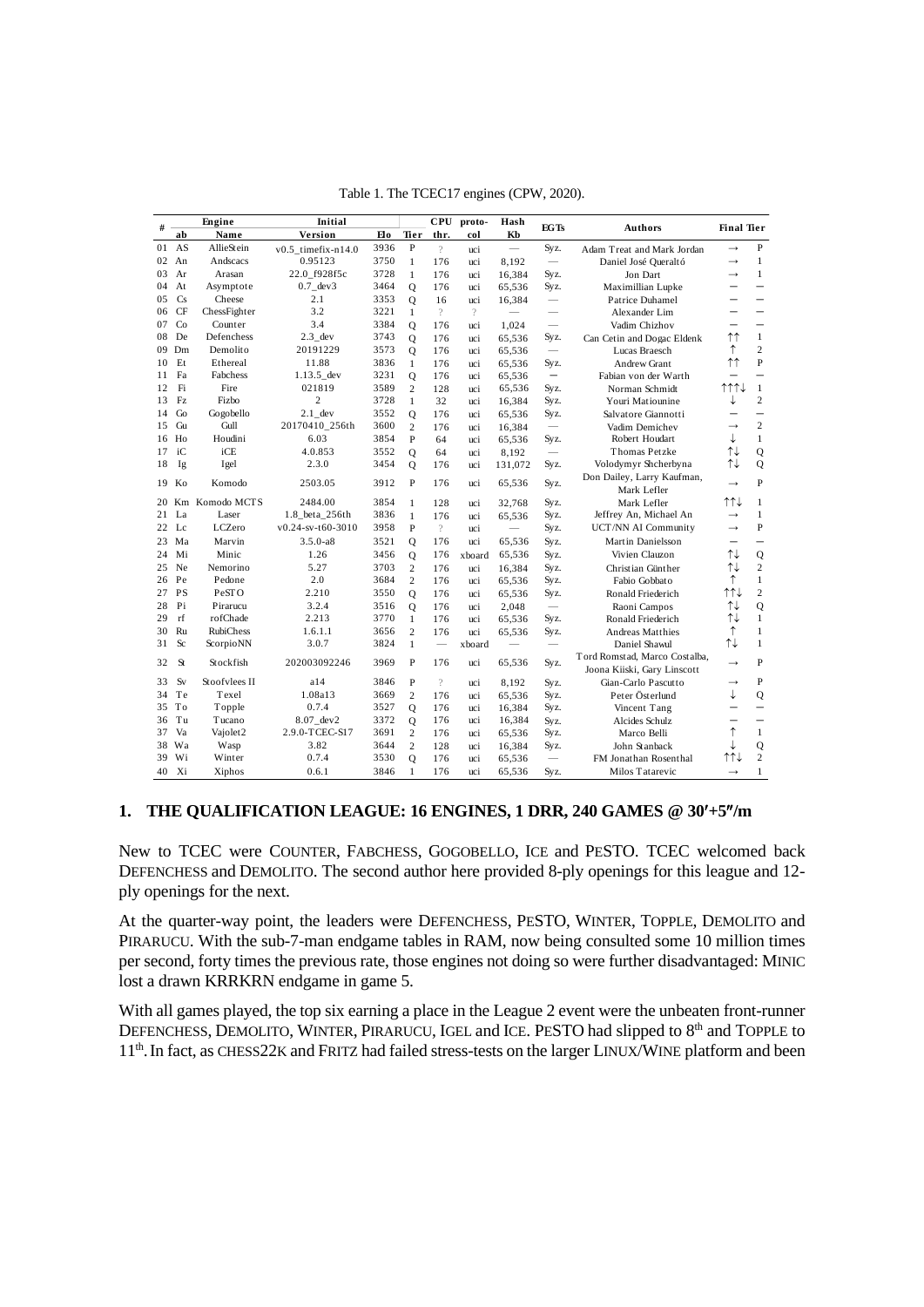rated non-starters, MINIC and PESTO also stepped into League 2. Wool (2020), assiduous as ever, touched on some 50 games.<sup>2</sup> Chessdom (2020a) highlighted just two, g49 and g202.

| $#$ Engine             |             | Elo Pts. X  |          | De Dm Wi Pi Ig iC Mi Pe Ma Go To Co Fa Tu At Ch |                 |                 |                   |                 |                          |                          |                 |                   |         |                 |                |           |           |           |
|------------------------|-------------|-------------|----------|-------------------------------------------------|-----------------|-----------------|-------------------|-----------------|--------------------------|--------------------------|-----------------|-------------------|---------|-----------------|----------------|-----------|-----------|-----------|
| 01 Defenchess 2.3 dev  |             | 3743 24.0 0 |          | $- -$                                           | $=1$            | $=1$            | $\qquad \qquad -$ | 11              | $1\equiv$                | $-$                      | -11             | 11                | $=1$    | 11              | $=1$           | 11        | 11        | $=1$      |
| 02 Demolito 20191229   | 3573        | $20.5$ 0    | $--$     |                                                 | $= 0$           | $=1$            | $==$              | $1 -$           | $==$                     | $=$                      | $=1$            | 11                | $=$     | 11              | $1\equiv$      | 11        | $1\equiv$ | $=1$      |
| 03 Winter 0.7.4        | 3530        | $20.0$ 0    | $= 0$    | $=1$                                            |                 | 01              | $1 =$             | $==$            | 10                       | $0=$                     | $=1$            | $\qquad \qquad -$ | $=1$    | $=1$            |                | $=1$      | 11        | 11        |
| 04 Pirarucu 3.2.4      |             | 3516 18.0 0 | $= 0$    | $= 0$                                           | 10              |                 | $=1$              | $==$            | $\qquad \qquad \qquad -$ | $==$                     | $=1$            | $=$               | $_{01}$ | 11              | $1\equiv$      | $1 -$     | $1\equiv$ | $1 =$     |
| 05 Igel 2.3.0          |             | 3454 18.0 0 |          |                                                 | $0=$            | $= 0$           |                   | 11              | $==$                     | 11                       | $==$            | $1 =$             | $0=$    | $==$            | 0 <sub>1</sub> |           |           | -11       |
| 06 iCE 4.0.853         | 3552 17.5 0 |             | $\Omega$ | $0=$                                            | $==$            | $==$            | 00                |                 | $=1$                     | $==$                     | $=$             | $1 =$             | 11      | $=1$            | $1\equiv$      | $=1$      | $1 =$     | -11       |
| 07 Minic 1.26          | 3456 17.5 1 |             | $0=$     | $==$                                            | $\Omega$        | $==$            | $==$              | $= 0$           |                          | 01                       | $==$            | $= 0$             | -11     | $1 =$           | $==$           | -11       | 11        | $1\equiv$ |
| 08 PeSTO 2.210         |             | 3550 16.5 0 | $==$     | $\qquad \qquad -$                               | $1 =$           | $==$            | 00                | $=$             | 10                       |                          | $= 0$           | $=1$              | $=1$    | $=1$            | $=$            | -11       | $=$       | -10       |
| 09 Marvin 3.5.0-a8     |             | 3521 16.0 0 | $00 -$   | $= 0$                                           | $= 0$           | $= 0$           | $==$              | $=$             | $==$                     | $=1$                     |                 | $0=$              | $=$     | $1=$            | $1 =$          | $=1$      | 11        | $-11$     |
| 10 Gogobello 2.1 dev   |             | 3552 15.0 2 | $\Omega$ | 00 <sup>1</sup>                                 | $==$            | $=$             | $0=$              | $0=$            | $=1$                     | $= 0$                    | $1 =$           |                   | -11     | $1=$            | $1 =$          | $=1$      | $=1$      | $0=$      |
| 11 Topple 0.7.4        |             | 3527 14.0 0 | $= 0$    | $==$                                            | $= 0$           | 10              | $1 =$             | 00 <sup>1</sup> | $00\,$                   | $= 0$                    | $==$            | 0 <sup>0</sup>    |         | $1\equiv$       | $1 =$          | $1\equiv$ | $1 =$     | -11       |
| 12 Counter 3.4         | 3384 10.0 0 |             | $\Omega$ | 0 <sup>0</sup>                                  | $= 0$           | 00 <sup>0</sup> | $==$              | $= 0$           | $0=$                     | $= 0$                    | $0=$            | $0=$              | $0=$    |                 | 11             | $=1$      | $= 0$     | $=1$      |
| 13 FabChess 1.13.5 dev | 3231        | $10.0$ 0    | $= 0$    | $0=$                                            | $^{00}$         | $0=$            | 10                | $0=$            | $\qquad \qquad \qquad -$ | $\qquad \qquad \qquad -$ | $0=$            | $0=$              | $0=$    | 00 <sup>1</sup> |                | $0=$      | $1\equiv$ | $1=$      |
| 14 Tucano 8.07 dev2    |             | 3372 08.5 0 | $\Omega$ | 0 <sup>0</sup>                                  | $= 0$           | $0=$            | 00                | $= 0$           | 00                       | $00\,$                   | $= 0$           | $= 0$             | $0=$    | $= 0$           | $1=$           |           | $1\equiv$ | 11        |
| 15 Asymptote 0.7 dev3  |             | 3464 08.5 0 | $\Omega$ | $0=$                                            | 00 <sup>2</sup> | $0=$            | $==$              | $0=$            | $^{00}$                  | $==$                     | 00 <sup>0</sup> | $= 0$             | $0=$    | $=1$            | $0=$           | $0=$      |           | $1 =$     |
| 16 Cheese 2.1          | 3353        | $06.0$ 0    | $= 0$    | $= 0$                                           | 00 <sup>2</sup> | $0=$            | 00                | $00\,$          | $0=$                     | 01                       | 00              | $1 =$             | $00\,$  | $= 0$           | $0=$           | $00\,$    | $0=$      |           |
|                        |             |             |          |                                                 |                 |                 |                   |                 |                          |                          |                 |                   |         |                 |                |           |           |           |

Table 2. The TCEC17 Qualification League cross-table.

### 2. LEAGUE 2: 16 ENGINES, 1 DRR, 2RRs, 240 GAMES @ 30'+5"/m

Table 3. The TCEC17 League 2 cross-table of raw results, prior to WASP's disqualification.

| # Engine                   | Elo Pts.  | SВ                   | X | Fi              | De              | Ru                | Va Pe            |                  |              |                                      |        |       | Wi PS Ne Gu Wa De          |          | Te         | Mi iC       |             | Ig       | Pi             |
|----------------------------|-----------|----------------------|---|-----------------|-----------------|-------------------|------------------|------------------|--------------|--------------------------------------|--------|-------|----------------------------|----------|------------|-------------|-------------|----------|----------------|
| 01 Fire 021819             | 3589 23.0 | $326.00 \quad \odot$ |   |                 | $-\!$ $\!-$     | $-\!$ $\!-$       | 11               | $=1$             | $--$         | - 11                                 | $--$   | - 11  | $\longrightarrow$          | -11      | -11        | 11          | $-\!$ $\!-$ | 11       | $1 =$          |
| 02 Defenchess 2.3 dev      | 3743 22.0 | $308.50$ 0           |   | $-\!$ $\!-$     |                 | $\qquad \qquad -$ | $=1$             | $=$              | 11           |                                      |        | $1 =$ | $=1$                       | 11       | $=1$       | $=1$        | 11          | 11       | $1\equiv$      |
| 03 RubiChess 1.6.1.1       |           | 3656 18.5 260.25     |   | $-\!$ $\!-$     | $-\!$ $\!-$     |                   | $-\!$ $\!-$      | $-\!$ $\!-$      | -11          | $0=$                                 | $1 =$  | $--$  | $\hspace{0.5cm}$           | $--$     | $-\!-\!$   | $0=$        | 11          | 11       | -11            |
| 04 Vajolet2 2.9.0-TCEC-S17 |           | 3691 17.5 235.75 0   |   | 00 <sup>1</sup> | $= 0$           | $==$              |                  | $==$             | $==$         | -11                                  | -11    | $= 0$ | $=$                        | $1=$     | $0=$       | $=1$        | $=1$        | $1 =$    | -11            |
| $0.5$ Pedone $2.0$         |           | 3684 16.5 233.50 1   |   | $= 0$           | $=$             |                   |                  |                  | 10           |                                      |        |       | $== 1 = -1 = -0$           |          | - 10       | $=$         | $--$        | $1 =$    | - 11           |
| 06 Winter 0.7.4            |           | 3530 15.0 208.75 0   |   | $=$             | $\Omega$        | 00 <sup>1</sup>   | $=$              | $\Omega$         |              |                                      |        |       | $1 = 0 = 2 = 1$            |          | $1 =$      | $=$         | $=1$ $1=$   |          | $---$          |
| 07 PeSTO 2.210             |           | 3550 14.5 205.00 0   |   | $00 -$          | $=$             | $1\equiv$         | 00 <sup>1</sup>  | $=$              | $0=$         |                                      | $1 =$  | $=$   | 01                         | 01       | $=1$       | $--$        |             |          |                |
| 08 Nemorino 5.27           |           | 3703 14.5 205.25 0   |   | $==$            | $=$             | $Q=$              | $00\,$           | $0=$             | $1 =$        | $0=$                                 |        | $1 =$ | $= 0$                      |          | $10 = 1 =$ |             | $=0$ 1=     |          | - 11           |
| 09 Gull 20170410 256th     |           | 3600 14.5 201.25 0   |   | $00 -$          | $0=$            | $=$               | $=1$             |                  | $=0$ $=$ $=$ |                                      | $0=$   |       |                            | $== = 1$ |            | $= 2$ $= 1$ |             | $= 1$    |                |
| 10 Wasp 3.82               |           | 3644 14.5 219.50 3   |   | $=$             | $= 0$           | $=$               | $\hspace{0.5cm}$ | $\hspace{0.5cm}$ | $=$          | 10                                   | $=1$   | $=$   |                            | $0=$     | $=1$       | $1 =$       | $=$         |          | 0 <sup>0</sup> |
| 11 Demolito 20191229       |           | 3573 13.5 184.25 0   |   | $00 -$          | 00 <sup>2</sup> |                   | $=$ 0=           | $=1$             | $0=$         | - 10                                 | 01     | $= 0$ | $1 =$                      |          | $=$        |             | $=1$ $=1$   | $= 0$    | $1 =$          |
| 12 Texel 1.08a13           |           | 3669 13.5 187.75 0   |   | 00 <sup>1</sup> | $= 0$           | $== 1=$           |                  | 01               |              | $0 = 0 = 0 = 0$                      |        |       | $= 0$                      | $=$      |            | $--$        | $-\!$ –     | $-\!-\!$ | $-11$          |
| 13 Minic 1.32              |           | 3456 12.5 177.00 1   |   | $00 -$          | $= 0$           | $1\equiv$         |                  |                  |              | $=0$ $=$ $=$ $=$ $=$ $0$ $=$ $=$ $0$ |        |       |                            | $= 0$    | $=$        |             | $=$         | 10       | $=1$           |
| 14 iCE 4.0.853             |           | 3552 11.0 161.25 0   |   | $=$             | $^{00}$         | 00 <sup>1</sup>   | $= 0$            |                  |              |                                      |        |       | $== = 0 == = 1 0 = == = 0$ |          | $=$        | $=$         |             | $==$     | $= 0$          |
| 15 Igel 2.3.1              | 3454 10.5 | $141.00$ 0           |   | $^{00}$         | $^{00}$         | 00 <sup>1</sup>   | $0=$             | $0=$             | $0=$         | $=-$ 0=                              |        | $=$   | -10                        | $=1$     | $=$        | $\Omega$    | $=$         |          | $==$           |
| 16 Pirarucu 3.2.4          |           | 3516 08.5 121.00 1   |   | $0=$            | $0=$            | $00\,$            | 00               | 00 <sup>°</sup>  | $=$ $=$      | $= 0$                                | $00\,$ | $0=$  | 11                         | $0=$     | $\Omega$   | $= 0$       | $=1$        | $=$      |                |

With a quarter of the games played, the favourites for the top four places were, in order, FIRE, RUBICHESS, VAJOLET2 and PEDONE with DEFENCHESS knocking on the door.

Ultimately the TCEC15 'Shannon AB' FIRE, DEFENCHESS, RUBICHESS and VAJOLET2 took the top four promotion spots. As BOOOT, CHESSBASEVB, CHIRON and JONNY were not ready to move to the new Linux platform, the next four - PEDONE, WINTER, PESTO and NEMORINO joined them in moving to League 1. In this event, we saw DEFENCHESS continue unbeaten to earn a second promotion and

<sup>&</sup>lt;sup>2</sup> Games 5, 6, 12, 18, 22, 29, 32, 41, 61, 63, 67, 79, 80, 83, 91, 101, 111, 114, 116, 120, 125, 128, 132, 136, 138-9, 142, 146, 150, 166, 171-2, 174, 181, 187-9, 197, 199, 201-2, 215-6, 218, 221, 228, 231, 236-8.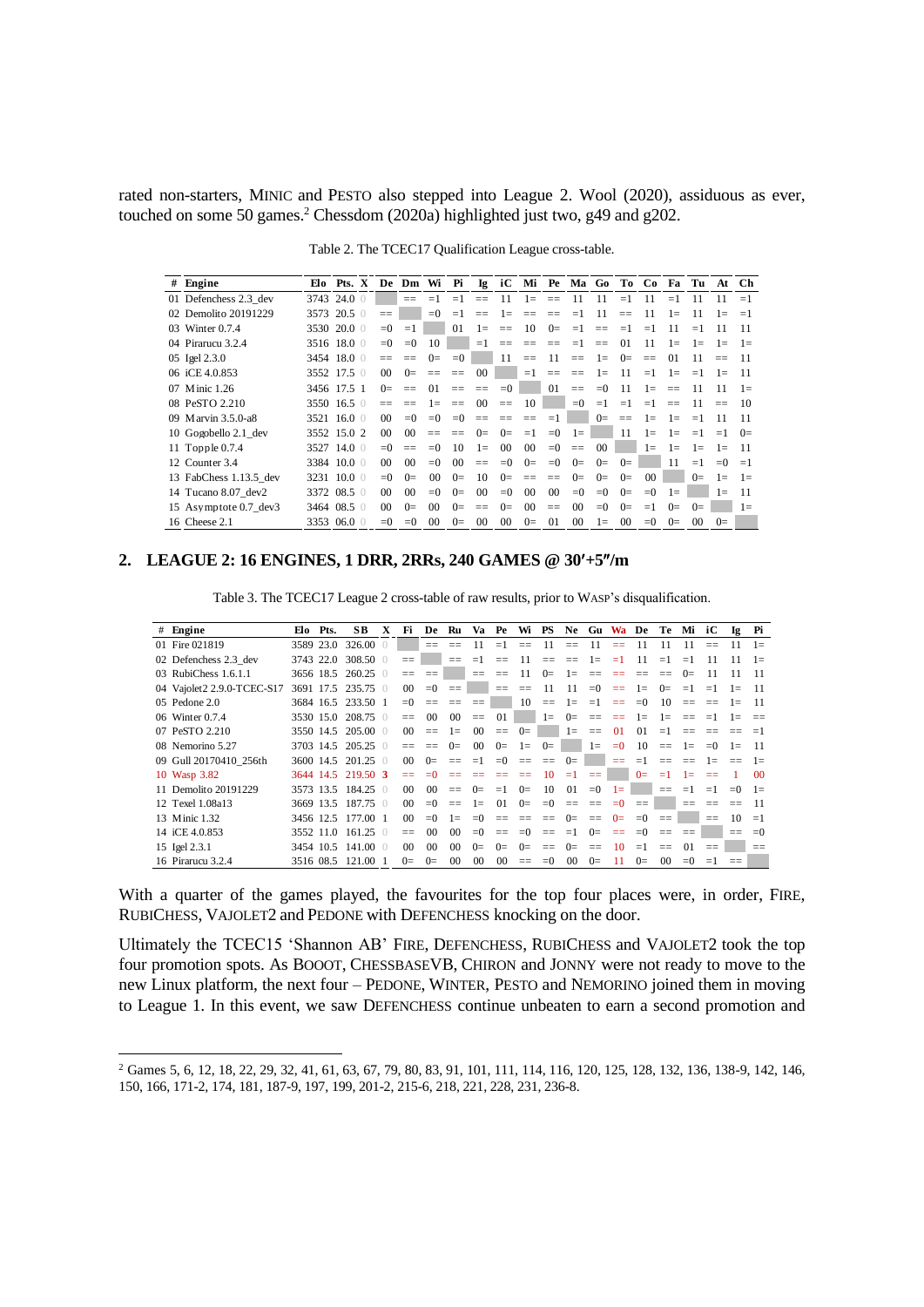PESTO fill a second empty chair. WASP (after three crashes) and five 'Qualification League' engines relegated.

Wool touched on a considerable number of mainly decisive games<sup>3</sup> while TCEC's 'Notable Games' (Chessdom, 2020a) include games 29 and 97. In game 153, MINIC missed 62. Bxh5 indicated as essential by the endgame tables. In game 206, WINTER let the draw go with **75…Kf7** and, without EGTs, surrendered the game to a grateful DEFENCHESS which had struggled to make any progress.

# **3. CPU LEAGUE 1: 16 ENGINES, 2 DRRs, 4 RRs, 480 GAMES @ 45+5/m**

The exclusively 'CPU' engines in this League were competing for four places and the opportunity to fight with the best 'League 1' neural network engines for elevation to an enlarged Premier Division. The Elo strengths posted for this event indicated that KOMODOMCTS, XIPHOS, ETHEREAL and LASER were the leading favourites. With core-time up to 45' and four round-robins rather than two, this event was to see the engines improving their game over an extended period. Nelson provided 16-ply openings, making a judgement as to how opening bias would affect the draw-rate.

From Round Robin 1, spectators (Chessdom, 2020a) picked out ETHEREAL–KOMODOMCTS, their first meeting, game 18. In g46, KOMODOMCTS failed to progress a 7-man win for 34 moves. WINTER had a difficult win in game 53 but, still without EGTs, could not close out. The splendid 71-game unbeaten run by DEFENCHESS in TCEC17 was ended in game 93 by no less than ETHEREAL. Wool picked out some RR1 games<sup>4</sup> including 'endgame' games 46 and 53 above. After the 120 games, the top order was ETHEREAL, XIPHOS, KMCTS, promotee ROFCHADE, LASER, FIRE and ANDSCACS.

Tailing away from the leaders were FIZBO, hampered by comparatively fewer threads, PESTO,WINTER, NEMORINO, PEDONE and VAJOLET2. DEFENCHESS also lagged in the early going but rallied as the contest wore on.

Wool touched on quite a few RR2 games. <sup>5</sup> TCEC fans (Chessdom, 2020a) picked out game 138 in which KOMODOMCTS notably beat ETHEREAL, and game 146 in which the slow-starting FIRE beat RUBICHESS. In RR3, WINTER beat ROFCHADE in short game 285. Wool continued to note a few games<sup>6</sup> and fans picked out game 302 (Chessdom, 2020a) in which LASER beat ROFCHADE. DEFENCHESS continued to move up the standings.

ETHEREAL, FIRE and KOMODOMCTS were scarcely threatened in the last quarter of this event: their promotion was never in doubt. They had only one loss, game 138 as mentioned above. The residual excitement was that ROFCHADE made a late move with five victories to move up from  $7<sup>th</sup>$  to  $4<sup>th</sup>$ , edging out XIPHOS on 'number of wins' and making its inferior Sonneborn-Berger score irrelevant. DEFENCHESS, having rejoined TCEC in the Qualification League, had very creditably been competing for 4<sup>th</sup> place but slipped with a loss to XIPHOS in round 58. LASER, having also gone undefeated in RR1-3, sustained four losses here and fell away to  $9<sup>th</sup>$ : fatigue cannot be considered a factor. Wool touched briefly on a number of games<sup>7</sup>. Game 380 was picked out as notable by TCEC fans (Chessdom, 2020a).

<sup>3</sup> Games 5, 12, 17, 50, 64, 81, 86, 93, 102, 109-10, 138, 149, 152. 157, 159, 180, 184, 197-8, 213-4, 220, 225, 227, 229.

<sup>4</sup> L1 RR1 games 22, 44, 46, 50, 53, 64, 78, 86, 93, 108 and 116.

<sup>5</sup> L1 RR2 games 133, 146, 159, 162, 173, 194, 197, 218, 22 and 227.

<sup>6</sup> L1 RR3 games 247, 263, 282, 284-5, 294, 301-2, 318, 339 and 340.

<sup>7</sup> L1 RR4 games 370, 380, 383, 392, 394, 426, 436-7, 445, 454 and 460.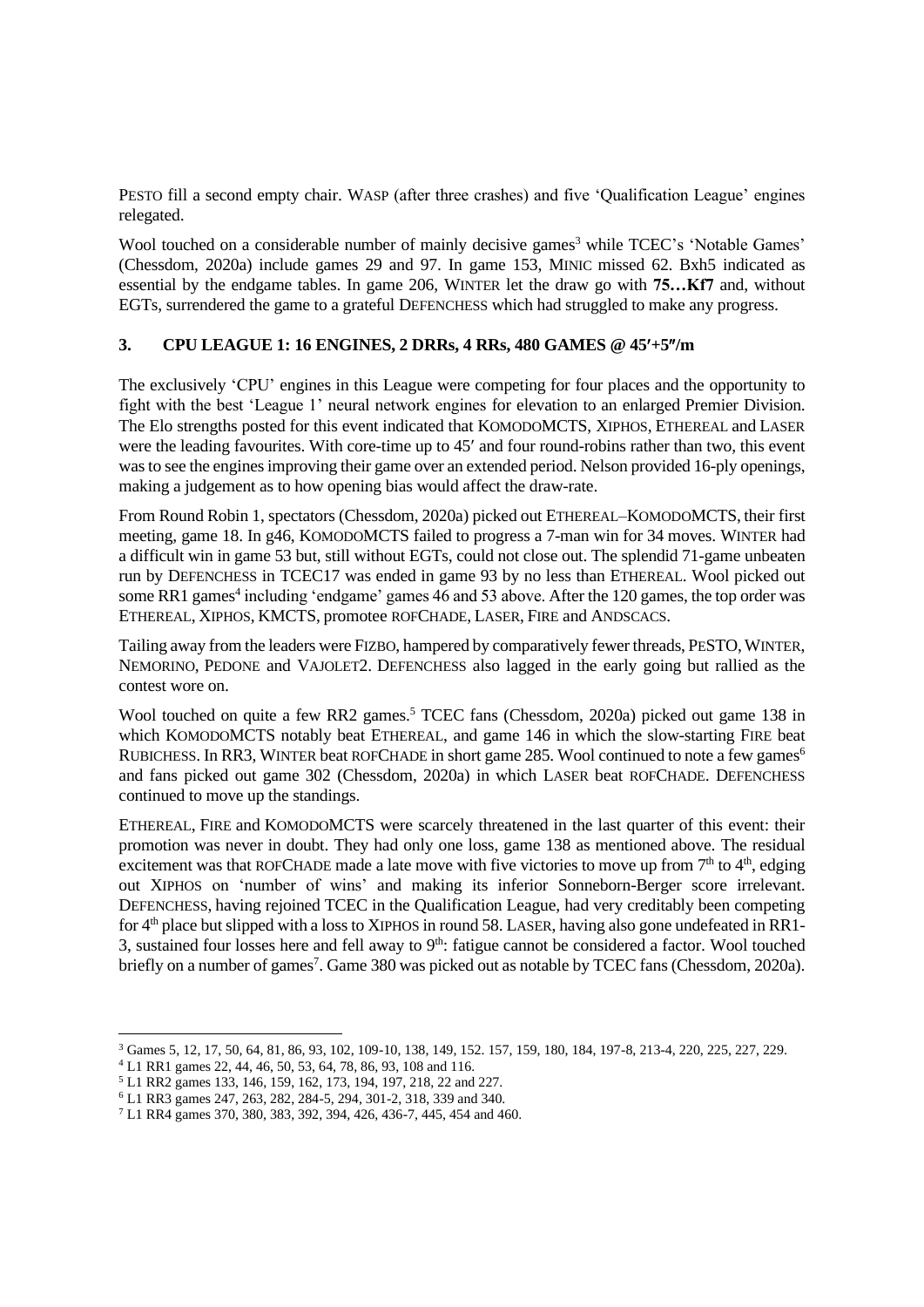FIZBO had not found a way to exploit the greatly increased number of cores and, maybe for that reason, was never in touch with the rest of the field. NEMORINO, WINTER and PESTO – only pulled off the bench as substitutes – were also clearly headed for relegation and duly returned to League 2. The remaining stand-in, PEDONE, was safely in  $12<sup>th</sup>$  place and continued to compete for the  $11<sup>th</sup>$  spot.

| # Engine                    |           | Elo Pts. | SB.                                                                                                       | $\mathbf{x}$ | Et                             | -Fi | Km. | rf | Xi | De | Ru | An | La | Ar | Va | Pe | Ne.                                                                                                                                   | Wi | PS. | Fz.     |
|-----------------------------|-----------|----------|-----------------------------------------------------------------------------------------------------------|--------------|--------------------------------|-----|-----|----|----|----|----|----|----|----|----|----|---------------------------------------------------------------------------------------------------------------------------------------|----|-----|---------|
| 01 Ethereal 11.88           |           |          | 3836 40.0 1127.50 0                                                                                       |              |                                |     |     |    |    |    |    |    |    |    |    |    | ==== =0== ==== ==== 1=== ==== 1=== ===1 1=11 1=11 11=1 =11= 11== 111= ==11                                                            |    |     |         |
| 02 Fire 021819              |           |          | 3589 39.0 1105.25 0                                                                                       |              | $=$ $=$ $=$ $=$ $\blacksquare$ |     |     |    |    |    |    |    |    |    |    |    |                                                                                                                                       |    |     |         |
| 03 KomodoMCTS 2484.00       |           |          | 3854 36.5 1047.75 0                                                                                       |              |                                |     |     |    |    |    |    |    |    |    |    |    |                                                                                                                                       |    |     |         |
| 04 rofChade 2.213           |           |          | 3770 35.0 992.75 0                                                                                        |              |                                |     |     |    |    |    |    |    |    |    |    |    |                                                                                                                                       |    |     |         |
| 05 Xiphos 0.6.1             |           |          | $3846\,35.0\,1010.50\,0$ ==== ===0 ==== ==== ==== ===1 ===== ===1 =1=1 ==== 1=== 1=== 1=1= 1=== 1=== 1=== |              |                                |     |     |    |    |    |    |    |    |    |    |    |                                                                                                                                       |    |     |         |
| 06 Defenchess 2.3 dev       |           |          | 3743 34.0 958.25 0 0=== ==== ==== ==== ===0 ===== ==== ==== ===0 =00= =1=1 ==11 ==11 ==1= 11=1            |              |                                |     |     |    |    |    |    |    |    |    |    |    |                                                                                                                                       |    |     |         |
|                             |           |          |                                                                                                           |              |                                |     |     |    |    |    |    |    |    |    |    |    |                                                                                                                                       |    |     |         |
| 08 Andscacs 0.95123         |           |          | 3750 32.5 937.75 0 0=== ==0= ==== ==== ==== ==== 1=== ==== ==== ==== ==== ===1 11=0 =1=1 =1=1 ====        |              |                                |     |     |    |    |    |    |    |    |    |    |    |                                                                                                                                       |    |     |         |
| 09 Laser 1.8 beta 256th     |           |          |                                                                                                           |              |                                |     |     |    |    |    |    |    |    |    |    |    |                                                                                                                                       |    |     |         |
| 10 Arasan 22.0 f928f5c      |           |          | 3728 30.5 842.00 0                                                                                        |              |                                |     |     |    |    |    |    |    |    |    |    |    | $0=00$ ==== = $0=$ = $0=$ = $0=$ = $0=0$ ===1 == $10$ ==== ==== $\vert$ ==1= ==== 110= = $0=1$ =11= 1111                              |    |     |         |
| 11 Vajolet 2 2.9.0-TCEC-S17 |           |          | 3691 28.0 789.25 0                                                                                        |              |                                |     |     |    |    |    |    |    |    |    |    |    | $0=00$ =000 ==== $0=0$ = ==== =11= ==== ==== $0=$ === ==0= $\vert$ ==== =0=1 1=10 ===1 1=1=                                           |    |     |         |
| 12 Pedone 20200125          |           |          | 3684 27.5 737.50 0                                                                                        |              |                                |     |     |    |    |    |    |    |    |    |    |    |                                                                                                                                       |    |     |         |
| 13 Nemorino 5.28            |           |          | 3703 22.0 628.00 0                                                                                        |              |                                |     |     |    |    |    |    |    |    |    |    |    |                                                                                                                                       |    |     |         |
| 14 Winter 0.7.4             |           |          | 3530 21.0 602.25 0                                                                                        |              |                                |     |     |    |    |    |    |    |    |    |    |    | $00 == 00 = 000 == 10$ $0=0 = 000 == 00 == 0 = 0 = 0$ $0 == 1000 == 0 = 0 = 0 = 0 = 0$                                                |    |     |         |
| 15 PeSTO 2.211              |           |          | 3550 20.0 556.50 0                                                                                        |              |                                |     |     |    |    |    |    |    |    |    |    |    | $000 = 000$ $0 = 00$ $0 = 0$ $0 = 0$ $0 = 0$ $0 = 0$ $0 = 00$ $0 = 0$ $0 = 0$ $0 = 0$ $0 = 0$ $0 = 0$ $0 = 0$ $0 = 0$ $0 = 0$ $0 = 0$ |    |     | $=1 ==$ |
| 16 Fizbo 2                  | 3728 15.0 |          | $459.00 \quad \odot$                                                                                      |              |                                |     |     |    |    |    |    |    |    |    |    |    | $=0$ 0 0 $=0$ $=0$ $=0$ 0 $=0$ 0 $=0$ 0 $=0$ 0 $=0$ 00 $=0$ $=0$ $=0$ $=0$ 0 0 $=0$ 0 $=0$ 0 $=0$ 0 $=0$ $=0$                         |    |     |         |
|                             |           |          |                                                                                                           |              |                                |     |     |    |    |    |    |    |    |    |    |    |                                                                                                                                       |    |     |         |

Table 4. The TCEC17 League 1 cross-table.

#### Table 5. The TCEC17 League 1 progress table.

| #       | Engine                           |      |      | Scores in RR |                         |      | Scores in DRR  progress after RR  position after RR |     |   |                     |                     |    |    |    |    |
|---------|----------------------------------|------|------|--------------|-------------------------|------|-----------------------------------------------------|-----|---|---------------------|---------------------|----|----|----|----|
|         |                                  | 1    | 2    | 3            | $\overline{\mathbf{4}}$ |      | 2                                                   |     | 2 | 3                   | 4                   |    | 2  | 3  | 4  |
| $_{01}$ | Ethereal 11.88                   | 11.0 | 9.0  | 10.0 10.0    |                         | 20.0 | 20.0                                                |     |   |                     | 11.0 20.0 30.0 40.0 | 01 | 01 | 01 | 01 |
| 02      | Fire 021819                      | 8.5  | 10.0 | 10.0 10.5    |                         | 18.5 | 20.5                                                | 8.5 |   |                     | 18.5 28.5 39.0      | 06 | 03 | 02 | 02 |
| 03      | Komodo MCTS 2484.00              | 9.5  | 9.0  | 9.5          | 8.5                     | 18.5 | 18.0                                                | 9.5 |   | 18.5 28.0 36.5      |                     | 03 | 02 | 03 | 03 |
| 04      | rofchade 2.213                   | 9.5  | 8.5  | 7.0          | 10.0                    | 18.0 | 17.0                                                | 9.5 |   | 18.0 25.0 35.0      |                     | 04 | 05 | 07 | 04 |
| 05      | $Xiphos$ 0.6.1                   | 10.0 | 8.0  | 8.0          | 9.0                     | 18.0 | 17.0                                                |     |   | 10.0 18.0 26.0 35.0 |                     | 02 | 04 | 04 | 05 |
| 06      | Defenchess 2.3 dev               | 7.5  | 8.5  | 9.0          | 9.0                     | 16.0 | 18.0                                                | 7.5 |   | 16.0 25.0 34.0      |                     | 10 | 08 | 05 | 06 |
| 07      | RubiChess 1.7-dev 20200124193649 | 7.5  | 8.0  | 7.5          | 10.0                    | 15.5 | 17.5                                                | 7.5 |   |                     | 15.5 23.0 33.0      | 09 | 09 | 10 | 07 |
| 08      | Andscacs 0.95123                 | 8.0  | 9.0  | 7.0          | 8.5                     | 17.0 | 15.5                                                | 8.0 |   | 17.0 24.0 32.5      |                     | 07 | 06 | 08 | 08 |
| 09      | Laser 1.8 beta 256th             | 9.0  | 8.0  | 8.0          | 6.0                     | 17.0 | 14.0                                                | 9.0 |   |                     | 17.0 25.0 31.0      | 05 | 07 | 06 | 09 |
| 10      | Arasan 22.0 f928f5c              | 8.0  | 7.0  | 8.0          | 7.5                     | 15.0 | 15.5                                                | 8.0 |   |                     | 15.0 23.0 30.5      | 08 | 10 | 09 | 10 |
|         | Vajolet2 2.9.0-TCEC-S17          | 7.0  | 7.0  | 7.0          | 7.0                     | 14.0 | 14.0                                                | 7.0 |   |                     | 14.0 21.0 28.0      | 11 | 12 | 12 | 11 |
|         | Pedone 20200125                  | 6.5  | 8.0  | 7.5          | 5.5                     | 14.5 | 13.0                                                | 6.5 |   |                     | 14.5 22.0 27.5      | 12 | 11 | 11 | 12 |
| 13      | Nemorino 5.28                    | 5.0  | 6.0  | 5.5          | 5.5                     | 11.0 | 11.0                                                | 5.0 |   |                     | 11.0 16.5 22.0      | 13 | 13 | 14 | 13 |
| 14      | Winter $0.7.4$                   | 5.0  | 5.5  | 6.5          | 4.0                     | 10.5 | 10.5                                                | 5.0 |   | 10.5 17.0 21.0      |                     | 14 | 14 | 13 | 14 |
| 15      | PeSTO 2.211                      | 5.0  | 5.0  | 4.5          | 5.5                     | 10.0 | 10.0                                                | 5.0 |   | 10.0 14.5 20.0      |                     | 15 | 15 | 15 | 15 |
| 16      | Fizbo 2                          | 3.0  | 3.5  | 5.0          | 3.5                     | 6.5  | 8.5                                                 | 3.0 |   | 6.5 11.5 15.0       |                     | 16 | 16 | 16 | 16 |



Fig. 2. Net wins, round by round, for the top eight in the TCEC17 League 1.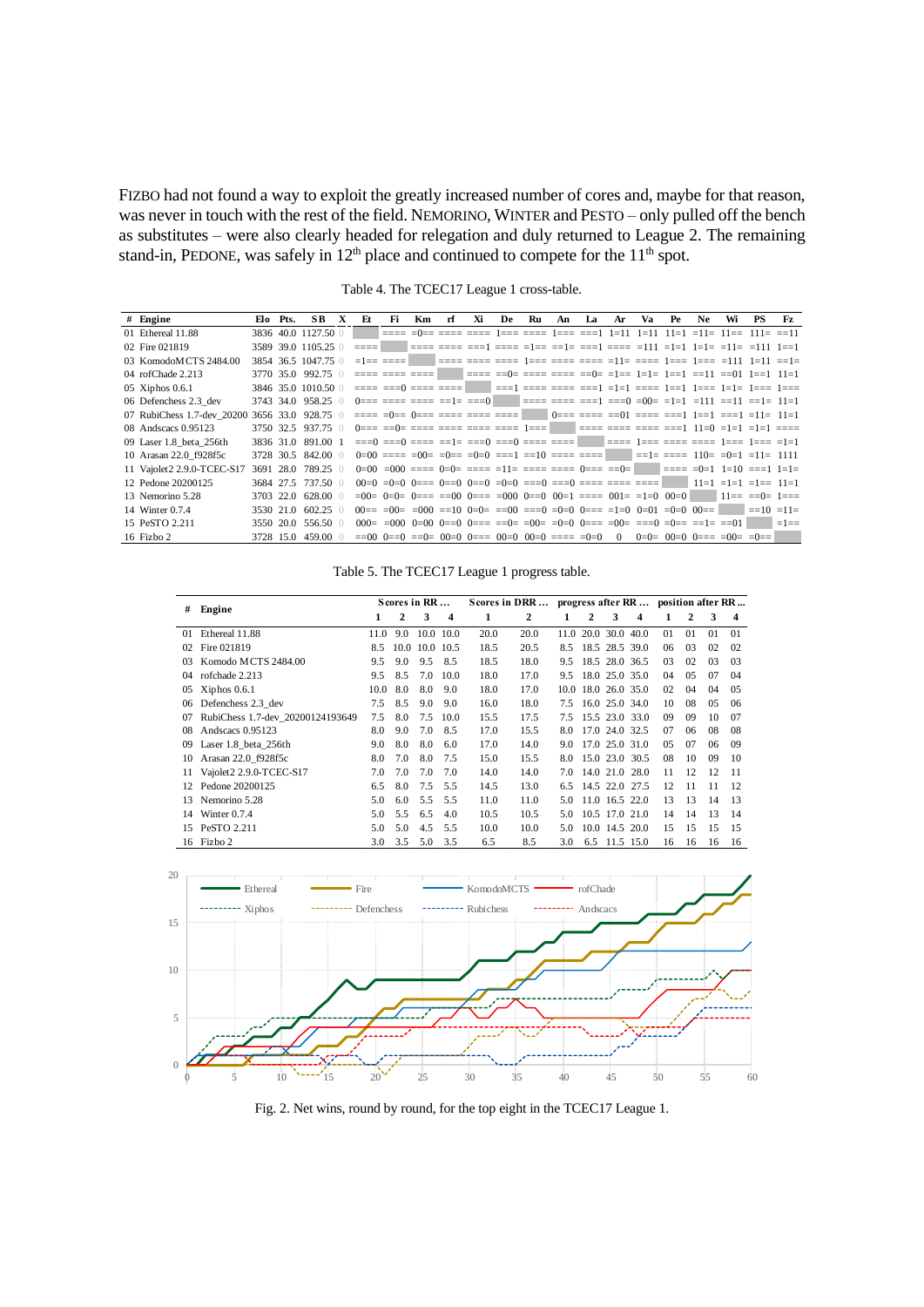## **4 THE LEAGUE 1 PLAY-OFF: 6 ENGINES, 2 DRRs, 4 RRs, 60 GAMES @ 60+5/m**

At last, the neural network engines appeared on stage. Although several were expected, there were in fact only two that were not already in the Premier Division and so they automatically took the promotion places of what became a 'null' L1-NN event. After a complex conversion to LINUX, CHESSFIGHTER (Lim, 2020) joined SCORPIONN and the four promotees above in a five-day play-off event. Nelson stayed with 16-ply openings but the time budget was extended once again to determine the four best engines. GPU firepower was increased by a factor of 2.38 with the use of four 2080Ti GPUs (Nvidia, 2018) not quite the factor of four on the CPU side.



Fig. 3. The logos for the engines originally in League 1-NN and in the Premier Division.

Round Robin 1 kicked off with three wins. ETHEREAL made the most of its opening advantage and actually mated CHESSFIGHTER (Chessdom, 2020a). After their four draws in the previous event, FIRE notably beat ROFCHADE with a 7-man finale 30 moves closer to mate than both knew. In the first MCTS battle, KOMODOMCTS mated SCORPIONN. If NNs are blind to mate, that's a fairly basic weakness but things turned up for them in games 5-6. CHESSFIGHTER was on the best end of a KQPPkq draw and SCORPIONN beat ROFCHADE. The sting in the tail came when ETHEREAL lost to ROFCHADE after incorrectly choosing to exchange rooks into a knight endgame thicket. A zugzwang at position 49b may have been its undoing: FINALGEN (Romero, 2012) said 'btm, 1-0 in 42 moves; wtm, draw'. Already, FIRE and KOMODOMCTS looked good for a return to the Premier Division while CHESSFIGHTER was alone in last place. Round Robin 2 only confirmed these standings but with ETHEREAL again losing, this time to FIRE, the contest for  $3<sup>rd</sup>$  and  $4<sup>th</sup>$  remained close.

Round Robin 3 was 'moving day' for SCORPIONN and ROFCHADE. There was good news (+2) for the former which beat KOMODOMCTS and went favourite for  $3<sup>rd</sup>$ , bad news (-2) for the latter which sustained losses to the two leaders. The remaining battle for fourth was only resolved in the last game of the event where ETHEREAL was in fact never threatened by ROFCHADE and remained in 4<sup>th</sup> place. In the penultimate game, KOMODOMCTS notably lost to FIRE in what looked like a clear OCB draw. FIRE was the only engine to go undefeated in this event: CHESSFIGHTER was the only engine not to win a game but even so, performed better than Elo forecast. Wool usefully picked out several games.<sup>8</sup>

| Table 6. The TCEC17 League 1 play-off cross-table and net scores after each round robin. |  |  |
|------------------------------------------------------------------------------------------|--|--|
|------------------------------------------------------------------------------------------|--|--|

| Table 6. The TCEC17 League 1 play-off cross-table and net scores after each round robin. |         |          |                                                                                                 |             |                                         |     |                        |    |     |                                   |           |          |             |      |           |
|------------------------------------------------------------------------------------------|---------|----------|-------------------------------------------------------------------------------------------------|-------------|-----------------------------------------|-----|------------------------|----|-----|-----------------------------------|-----------|----------|-------------|------|-----------|
| $#$ Engine                                                                               |         | Elo Pts. | SB.                                                                                             | $\mathbf x$ | Fi                                      | Km. | Sc.                    | Et | rC. | СF                                | <b>RR</b> |          | $2_{\cdot}$ |      | 3 4       |
| 1 Fire 021819                                                                            | 3734    | -14      | $121.00$ 0                                                                                      |             |                                         |     |                        |    |     | $\equiv$ ===1 ==== =1== 1=1= 111= |           | $+2$     | $+4$        |      | $+6$ $+7$ |
| 2 KomodoMCTS 2499.00                                                                     | 3816 12 |          | $109.00 \quad \odot$                                                                            |             | $==-0$                                  |     |                        |    |     | $1=01$ ==== $1=1$ = $=11$ =       |           |          | $+3$        |      | $+4$ $+4$ |
| 3 ScorpioNN 3.0.7                                                                        | 3824 11 |          | $100.25 \quad 0 \quad = = \quad 0 = 10$ $= \quad = \quad = \quad 1 = \quad = \quad = \quad 1 =$ |             |                                         |     |                        |    |     |                                   |           | $\Omega$ | $\Omega$    |      | $+2$ $+1$ |
| 4 Ethereal 12.00                                                                         | 3825 95 |          | $92.50 \quad \odot$                                                                             |             |                                         |     | $=0 == == == == == ==$ |    |     | $0 == 1 ==$                       |           | $\Omega$ | $-1$        | $-1$ | $-1$      |
| 5 rofChade 2.214                                                                         | 3768 9  |          | $81.50 \quad \odot$                                                                             |             | $0=0=$ $0=0=$ $0= 1=-$                  |     |                        |    |     | $1 = -1$                          |           | $-1$     | $-1$        |      | $-3 - 2$  |
| 6 ChessFighter 3.2                                                                       | 3221 55 |          |                                                                                                 |             | 57.75 $\qquad$ 000= =00= ==0= 0=== 0==0 |     |                        |    |     |                                   |           |          | -5          | $-8$ | $-9$      |

<sup>8</sup> L1 playoff games: 3, 10, 15, 21,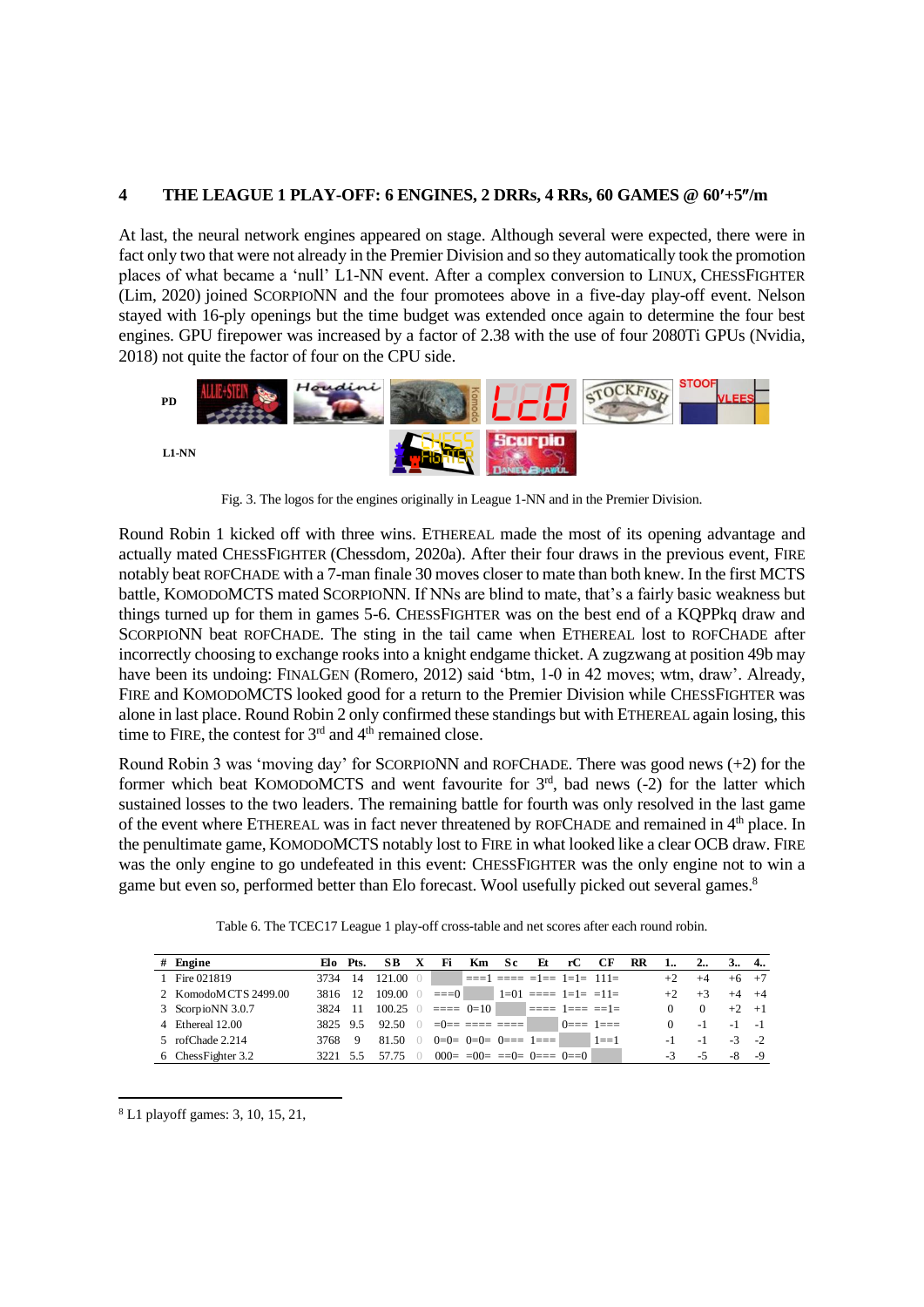# **5 THE PREMIER DIVISION: 10 ENGINES, 2 DRRs, 4 RRs, 180 GAMES @ 90+5/m**

'Aloril' fortified inter-server comms with timestamping to combat the sometimes extreme delays imposed by internet firewalls. TCEC promoted all the CPU-CPU games to the top of the bill in order to defer the need for the GPUs that had only been used lightly in the previous event. The Premier Division, now 60+120 games, paralleled the FIDE Candidates Tournament in Yekaterinburg - both hoping to survive the Covid-19 crisis and with a grateful audience wishing them well.

STOCKFISH started hot with wins against ETHEREAL and KOMODO. At the halfway point, the unbeaten STOCKFISH and FIRE were the only engines in positive territory,  $+3$  and  $+1$  respectively. Wool (2020)<sup>9</sup> like the fans (Chessdom, 2020a) focused on g9, FIRE-KOMODOMCTS. The last three had no wins and HOUDINI, running at a disadvantage via WINE on only 64 threads, assumed the role of principal donor with -2. The second double round-robin started in the same way: STOCKFISH 1, ETHEREAL 0. Just as the wins were drying up, three came along at once in games 39-41, KOMODOMCTS taking a double hit and STOCKFISH beating its main rival, FIRE. Round Robin 3 was akin to 'moving day' at a Golf Open with KOMODOMCTS falling away to -3 while STOCKFISH went out to +5. Wool and 'TCEC' focussed on game 41, STOCKFISH–FIRE which, played out, would have featured three pawn promotions and White winning despite not getting the first check in the QP-endgame. With phase 1 finished, the clear leader in the clubhouse was STOCKFISH with an impressive +6, so the question was "Will FIRE's +1 be enough?" ETHEREAL edged third with one more win than KOMODO. The various video-commentaries (Chessdom, 2020b; 'Gmthechesspuzzler', 2020; 'Jozarov', 2020; 'Kingscrusher', 2020; Sadler and Regan, 2020) between them covered games 6, 12, 23, 31, 33, 39, 31, and 58. Haworth and Hernandez (2020) include a finer-grain index to the TCEC17 video-commentaries.

With just one third of the event over, the second phase began with those strange, mystical beasts, the GPUs, present in every game. While it was difficult to predict the Superfinal line-up, this was best done by percentage score and Aloril's (2020) Bayeselo calculations. Around game 74, TCEC became the only game in town as the FIDE Candidates tournament was halted by Covid-19 on March 26<sup>th</sup>. Every thirty games, a round-robin belatedly completed. Table 7 and Fig. 3 give the net scores as they evolved and after each round-robin as reconstructed post hoc.

| # Engine                     | ELO Pts. |           | SB.                                                                 | X         | Le                                                                                                                                                                                                                                                                                                        | St. | AS | Ko | Sv. | Et. | Fi | Km. | Ho.                                                                                                                                                                                                                                                                                                                                                                                                                 | Sc. |  | $1 \t2 \t3 \t4$     |               |
|------------------------------|----------|-----------|---------------------------------------------------------------------|-----------|-----------------------------------------------------------------------------------------------------------------------------------------------------------------------------------------------------------------------------------------------------------------------------------------------------------|-----|----|----|-----|-----|----|-----|---------------------------------------------------------------------------------------------------------------------------------------------------------------------------------------------------------------------------------------------------------------------------------------------------------------------------------------------------------------------------------------------------------------------|-----|--|---------------------|---------------|
| 1 I.C.Zero v0.24-sv-t60-3010 |          | 3958 22.0 | 381.50                                                              |           |                                                                                                                                                                                                                                                                                                           |     |    |    |     |     |    |     | $\mid$ ==== ===1 ==10 1=1= ==10 ==1= ===1 ==== =111                                                                                                                                                                                                                                                                                                                                                                 |     |  |                     | $+1$ +2 +7 +8 |
| 2 Stockfish 202003092246     |          |           | 3969 21.5 377.00                                                    | $\bigcap$ | enne i enne less ales lala dels coso alel coso                                                                                                                                                                                                                                                            |     |    |    |     |     |    |     |                                                                                                                                                                                                                                                                                                                                                                                                                     |     |  | $+2$ +4 +6 +7       |               |
| 3 AllieStein v0.5 timefix-   |          |           | 3936 19.5 342.00                                                    | $\bigcap$ |                                                                                                                                                                                                                                                                                                           |     |    |    |     |     |    |     | $=$ $=$ $\frac{1}{2}$ $=$ $\frac{1}{2}$ $=$ $\frac{1}{2}$ $=$ $\frac{1}{2}$ $=$ $\frac{1}{2}$ $=$ $\frac{1}{2}$ $=$ $\frac{1}{2}$ $=$ $\frac{1}{2}$                                                                                                                                                                                                                                                                 |     |  | $+1$ +4 +3 +3       |               |
| 4 Komodo 2503.05             |          |           | 3912 18.5 327.50 0                                                  |           |                                                                                                                                                                                                                                                                                                           |     |    |    |     |     |    |     |                                                                                                                                                                                                                                                                                                                                                                                                                     |     |  | $0 \t 0 \t 0 +1$    |               |
| 5 Stoofvlees II a14          |          |           | 3846 18.0 314.25 0                                                  |           |                                                                                                                                                                                                                                                                                                           |     |    |    |     |     |    |     | $0=0=$ $=0=$ $=0=$ $=1=$ $\blacksquare$ $=1=$ $\blacksquare$ $=$ $=$ $\blacksquare$ $=$ $\blacksquare$ $=$ $\blacksquare$ $=$ $\blacksquare$ $\blacksquare$ $=$ $\blacksquare$ $\blacksquare$ $=$ $\blacksquare$ $\blacksquare$ $\blacksquare$ $\blacksquare$ $\blacksquare$ $\blacksquare$ $\blacksquare$ $\blacksquare$ $\blacksquare$ $\blacksquare$ $\blacksquare$ $\blacksquare$ $\blacksquare$ $\blacksquare$ |     |  | $-1$ $-1$ $-1$ 0    |               |
| 6 Ethereal 12.01             |          |           | 3810 18.0 313.25                                                    | $\bigcap$ |                                                                                                                                                                                                                                                                                                           |     |    |    |     |     |    |     | $==01$ $0=0=$ $=010$ $===0=$                                                                                                                                                                                                                                                                                                                                                                                        |     |  | $-1$ $-2$ $-2$ 0    |               |
| 7 Fire 021819                |          |           | 3752 17.5 309.50                                                    | $\bigcap$ |                                                                                                                                                                                                                                                                                                           |     |    |    |     |     |    |     |                                                                                                                                                                                                                                                                                                                                                                                                                     |     |  | $+1$ 0 $-1$ $-1$    |               |
| 8 KomodoMCTS 2503.05         |          |           | 3809 16.0 290.50                                                    | $\bigcap$ |                                                                                                                                                                                                                                                                                                           |     |    |    |     |     |    |     |                                                                                                                                                                                                                                                                                                                                                                                                                     |     |  | $0 -1 -3 -4$        |               |
| 9 Houdini 6.03               |          |           | 3854 15.0 271.50 0                                                  |           | $\frac{1}{1}$ = $\frac{1}{1}$ = $\frac{1}{1}$ = $\frac{1}{1}$ = $\frac{1}{1}$ = $\frac{1}{1}$ = $\frac{1}{1}$ = $\frac{1}{1}$ = $\frac{1}{1}$ = $\frac{1}{1}$ = $\frac{1}{1}$ = $\frac{1}{1}$ = $\frac{1}{1}$ = $\frac{1}{1}$ = $\frac{1}{1}$ = $\frac{1}{1}$ = $\frac{1}{1}$ = $\frac{1}{1}$ = $\frac{1$ |     |    |    |     |     |    |     |                                                                                                                                                                                                                                                                                                                                                                                                                     |     |  | $-1$ $-2$ $-4$ $-6$ |               |
| 10 ScorpioNN 3.0.7.1         |          |           | $3812$ 14.0 $253.00$ 0 =000 ==== 0=== =0== ===0 =0=0 ==== 01== ==== |           |                                                                                                                                                                                                                                                                                                           |     |    |    |     |     |    |     |                                                                                                                                                                                                                                                                                                                                                                                                                     |     |  | $-2$ $-4$ $-5$ $-8$ |               |

Table 7. The TCEC17 Premier League cross-table and net scores after each round robin.

At the end of round-robin 1, ALLIESTEIN and LEELA were unsurprisingly competing with STOCKFISH for a place in the Superfinal: LEELA beat STOOFVLEES, game 83. At the half-way point, ALLIESTEIN and LEELA had lifted clear of their competition: STOOFVLEES had succumbed in games 110 and 120 to both ALLIESTEIN and STOCKFISH. Round robin 3 saw an extraordinary string of wins by LEELA while

<sup>9</sup> Premier Phase 1 games 1, 6, 9, 12, 23, 31, 39-41, 53, 58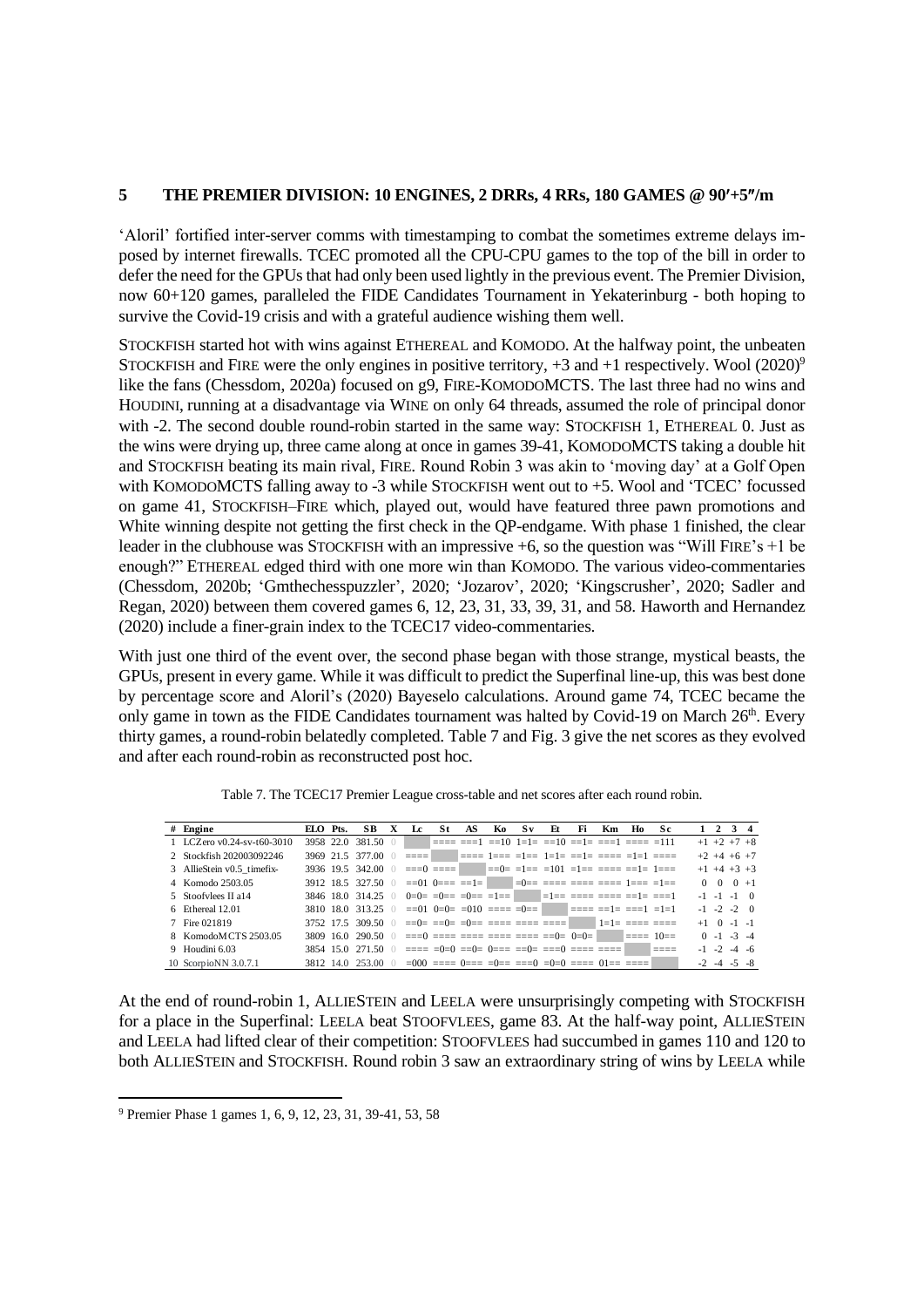ALLIESTEIN went backwards with losses to KOMODO and ETHEREAL. Round robin 4 saw LEELA even pass STOCKFISH despite losing to the KOMODO/ETHEREAL duo. ETHEREAL took the notional TCEC combativity award for the least draws. Sadler and Regan (2020) contributed a fine string of commentaries on games 79, 94, 102, 107, 132, 146, 149 and 169: others added their insights on some of these games and on games 83, 120, 139, 143, 164 and 168.



Fig. 3. Net wins, round by round, for the top five in the TCEC17 Premier Division.

And so the Superfinalists were STOCKFISH and LEELA CHESS ZERO, the former unbeaten once more in the Premier Division and the latter intriguingly and simultaneously sharper and more fallible with more wins but those two late losses. Game on!

# **6 THE SUPERFINAL: STOCKFISH VS LEELA CHESS ZERO**

For so many of the audience, this was the Superfinal they wanted. This is not to discount the clear excellence of the other engines which are well respected but many had, after all, been seriously investing in the 'cloud evolution' of one engine or the other – or both. The chat audience swelled in number<sup>10</sup> and was extremely lively throughout, exchanging ideas in everything from the Queen's Gambit Declined to the post-Covid-19 Shopping Gambit Accepted.

It was not easy to sense a favourite but LEELA had shown more cutting edge in the Premier Division – without which it would have taken third place to ALLIESTEIN again. GM Matthew Sadler (2020) thought LEELA had shown enough to be rated the favourite: his 'Perspective' on the Superfinal is totally recommended and enables us to be relatively brief here11. Other commentators, including longtime TCEC supporters 'Gmthechesspuzzler' (2020), 'Assaf Wool' (2020) and 'Kingscrusher' (2020) <sup>12</sup> remained at their desks with minds keenly honed. The increased popularity of TCEC, probably combined with the constraints of Covid-19, saw other commentators in the stands (Chessdom, 2020a/b)including 'agadmator'(2020), 'Jozarov' (2020) and the *Game Changer* team of GM Sadler and WIM Regan (2019, 2020) who continue to produce their videos as we write. Our thanks to them all for their insightful commentaries on the chess itself, all of which complement this less chessic account of the match.

<sup>&</sup>lt;sup>10</sup> The meter clicked over 3,000 which may not rival FIDE's World Chess Championship numbers where there is live GM commentary but it was a record for TCEC.

<sup>11</sup> Sadler covered wins and draws alike – games 1, 3-4, 6, 1-12, 14, 16, 18, 21-22, 25, 27, 33-38, 40, 50, 61, 66, 83-84, 89- 90, 91-94 and 95-96. The Sadler/Regan videos covered games 6, 18, 21, 33-4, 40, 61, 64, 95 & 98.

 $12$  'Kingscrusher' contributed at least 27 video-commentaries – on games 3, 4, 7, 12, 14, 16, 26-8, 33-4, 36, 38, 43-4, 66, 77, 83-4, 87-8, 92-6 and 98 – a huge contribution.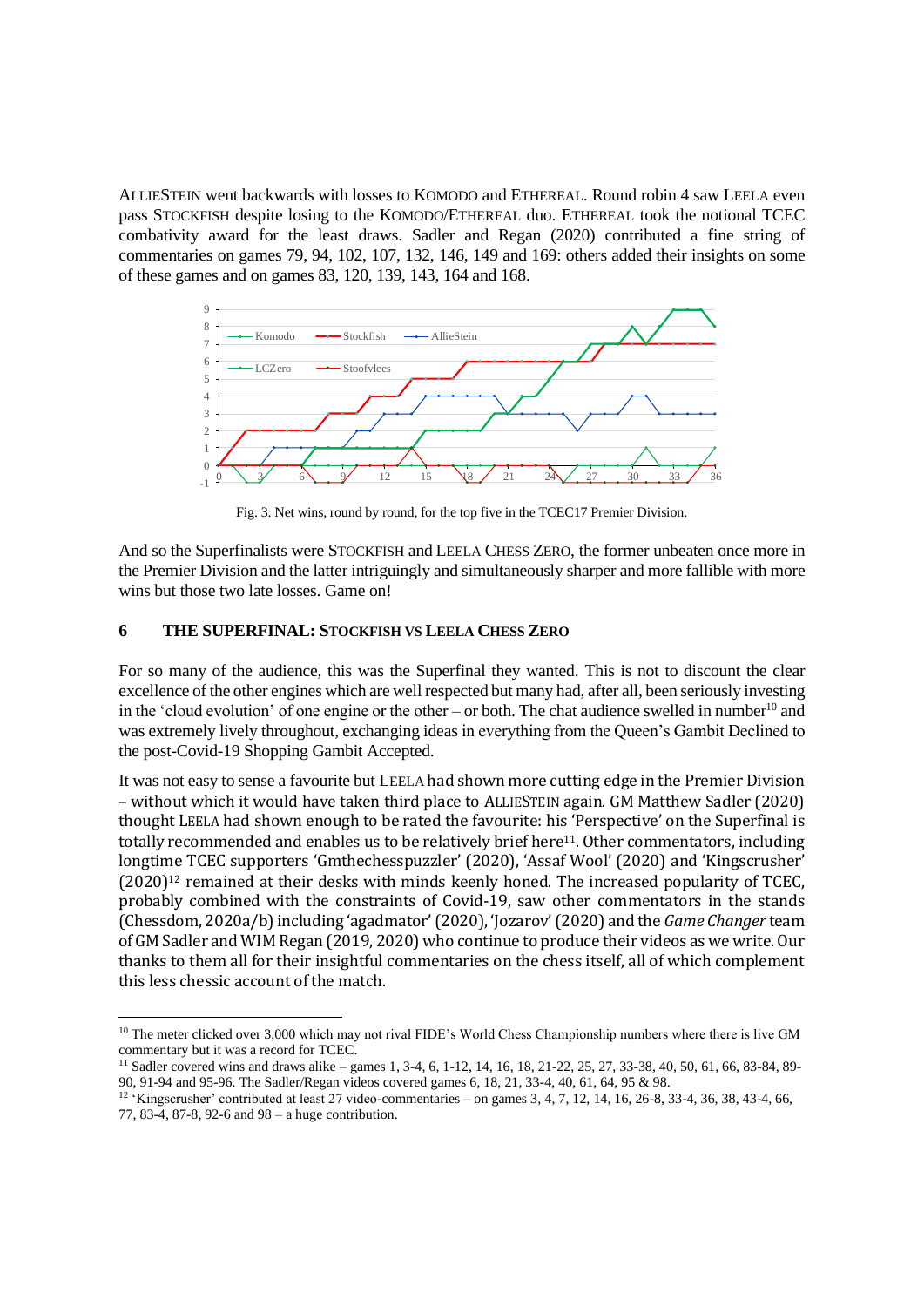Fig. 4 and Table 8 show the progress of the event. Jeroen Noomen (2020) infused the character of the mini-matches with his choice of openings which certainly added to the excitement by reducing the draw-rate: 'kudos' to JN here. Seven times, White won both games of the pair while Black, which was admittedly not competing under its own colours, fared badly with only two wins – games 16 and 95. LEELA eventually won ten mini-matches to STOCKFISH's five though this was largely due to an unexplained final sprint in the last ten games. Until then, either engine could have triumphed and one statistic clearly shows how close it was. The average game-length was over 100 moves, thanks also to Leela's cautious and often unnerving approach to pressing home its winning advantage.

STOCKFISH opened its account in game 3 but Leela replied immediately. Undeterred, STOCKFISH won game 7 – this time without reply – but LEELA came back in games 12 and 14 to lead. STOCKFISH won with Black in game 16 to level the scores and after an exchange of handbags in games 26-29, went ahead again in game 33. However, LEELA replied immediately by winning the same opening in game 34 and was never headed thereafter. Games 36 and 38 opened the lead to two for the first time but STOCKFISH stayed in touch until and with its win in game 87 when the lead was only 1. The suspense was palpable but the run of play changed at this point. Surely LEELA had no idea that its time had come but it rattled off wins in games 88, 92, 94, 95 (with Black), 96 and 98 while STOCKFISH scored in only games 93 – and 99 by which time it was all over.



Fig. 4. The TCEC17 Superfinal: LEELA CHESS ZERO's lead as the match progressed.

| Superfinal        |  |                           |     |       |                 | Elo Pts $P\%$ Elo $\pm$ (No. of) wins, matched and unmatched | <b>Corresponding Openings</b> |                                                                                           |
|-------------------|--|---------------------------|-----|-------|-----------------|--------------------------------------------------------------|-------------------------------|-------------------------------------------------------------------------------------------|
| Stockfish         |  | 3851 47½ 47.5%            | -82 | $7+5$ | 03, 27, 33, 43, | 07, 16, 29, 77, 99                                           | B81, B00,                     | $-C27, B06, E12, D07, B90$                                                                |
| 20200407DC        |  |                           |     |       | 83, 87, 93      |                                                              | E69, B01.                     |                                                                                           |
| Leela Chess Zero  |  | 3840 521/2 52.5% +82 7+10 |     |       |                 | 04, 28, 34, 44, 12, 14, 26, 36, 38,                          | B <sub>40</sub> .             | C <sub>16</sub> , A <sub>61</sub> , D <sub>16</sub> , B <sub>79</sub> , A <sub>10</sub> , |
| v0.24-sv-t60-3010 |  |                           |     |       | 84, 88, 94      | 66, 92, 95, 96, 98                                           |                               | E94/B06, D02 E94, C57, C02, C02, E98                                                      |

Table 8. The TCEC17 Superfinal statistics and decisive games.

#### **7 Summary**

There were two winners in the TCEC17 Championship, LEELA CHESS ZERO and chess itself. Has there been a more hard-fought match? Has chess ever been played at a higher level? Your authors here have to say 'no': these games were outstanding and everyone is encouraged to look past the result to the play itself. While it is difficult to see this Superfinal being bettered, Markov theory says 'never say never' so we have to assume that there will be more great engine contests. Both 'AB' engines and 'NN' engines are still improving even if it is difficult to see STOCKFISH being easily displaced by another pure ABengine at the moment.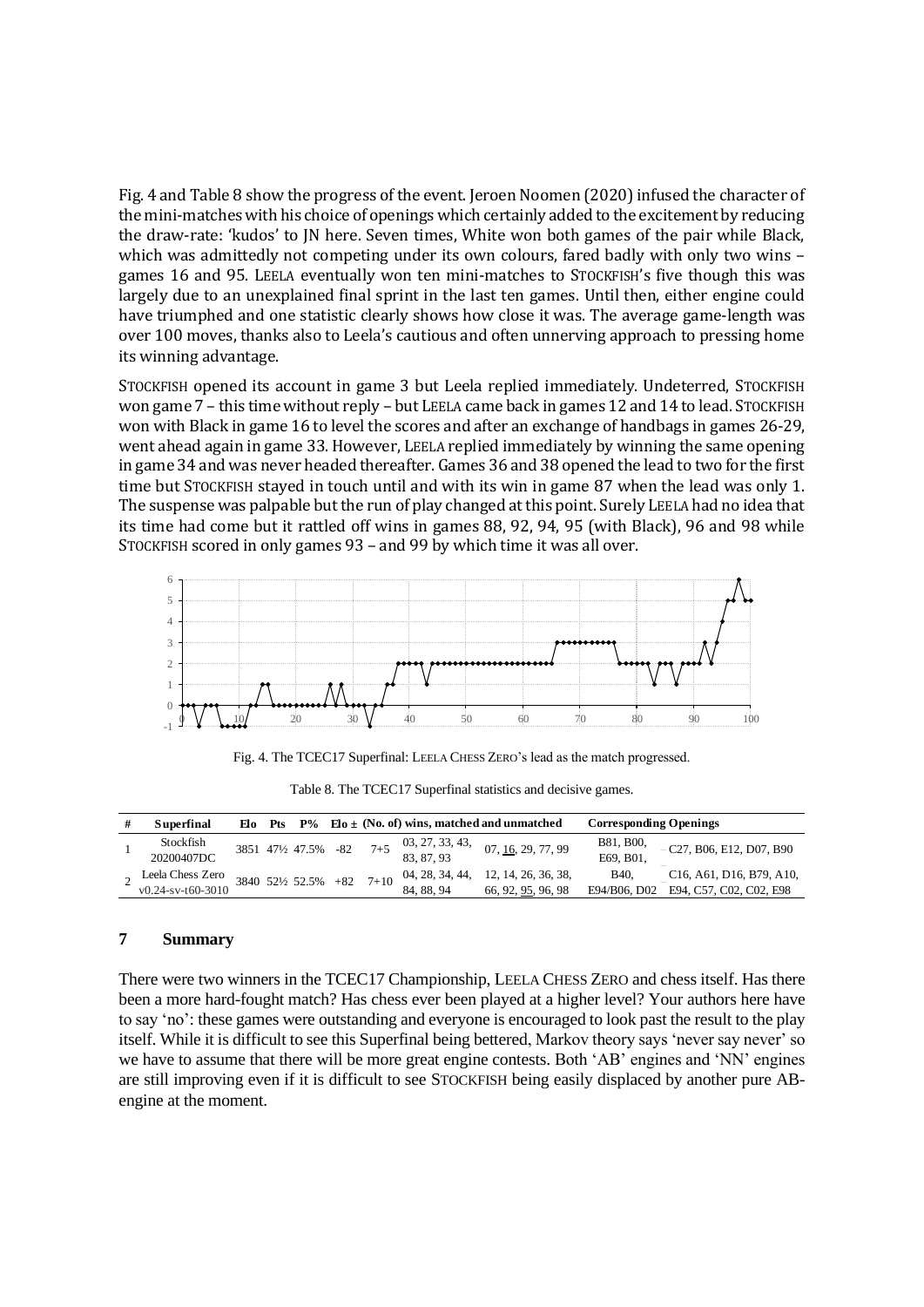Presumably, there is an opportunity for an engine that combines the separate merits of 'Shannon AB' and 'Neural' engines while avoiding their weaknesses. Maybe such an engine cannot come through while TCEC's CPU- and GPU-servers remain physically apart.

As ever, our thanks and congratulations to 'TCEC operations' and all the participating engine-authors (particularly given the platform changes they had to manage), to the members of 'the cloud' who are improving these engines, to the audience and to the leading chess commentators without whom much of the strategic genius in the play would go unnoticed. This championship is also reported in Wikipedia (2020).

For the first time, all the decisive games (Haworth and Hernandez, 2020) have been played out with varying difficulty using FRITZ17 at a search-depth of 24 ply to provide reference solutions to potential training material. All the game entries to 7-man chess have been given 'DTM' Depth to Mate (Lomonosov, 2012) and 'DTZ' Depth to Zeroing of the ply count (de Man et al, 2018) depths. In Tables 9 and 10, we supply the usual statistics and data on the games.

|              | Table 9. Generic statistics for each phase of TCEC17: results, terminations and average game-length. |               |               |                |               |          |               |             |               |                   |               |                |               |                 |               |
|--------------|------------------------------------------------------------------------------------------------------|---------------|---------------|----------------|---------------|----------|---------------|-------------|---------------|-------------------|---------------|----------------|---------------|-----------------|---------------|
|              |                                                                                                      | Qualification |               | League 2       |               | League 1 |               | L 1 Playoff |               | <b>Division P</b> |               | Superfinal     |               | <b>O</b> verall |               |
|              | <b>TCEC 17</b>                                                                                       | #             | $\frac{0}{0}$ | #              | $\frac{0}{0}$ | #        | $\frac{0}{0}$ | #           | $\frac{0}{0}$ | #                 | $\frac{0}{0}$ | #              | $\frac{0}{0}$ | #               | $\frac{6}{9}$ |
|              | $#$ games                                                                                            | 240           |               | 240            |               | 480      |               | 60          |               | 180               |               | 100            |               | 1300            |               |
|              | <b>Draws</b>                                                                                         | 109           | 45.4          | 135            | 56.3          | 323      | 67.3          | 40          | 66.7          | 139               | 77.2          | 71             | 71.0          | 817             | 62.8          |
|              | Wins                                                                                                 | 131           | 54.6          | 105            | 43.8          | 157      | 32.7          | 20          | 33.3          | 41                | 22.8          | 29             | 29.0          | 483             | 37.2          |
| Results      | $1-0$                                                                                                | 74            | 30.8          | 69             | 28.8          | 98       | 20.4          | 15          | 25.0          | 38                | 21.1          | 27             | 27.0          | 321             | 24.7          |
|              | $0-1$                                                                                                | 57            | 23.8          | 36             | 15.0          | 59       | 12.3          | 5           | 8.3           | 3                 | 1.7           | $\overline{c}$ | 2.0           | 162             | 12.5          |
|              | White performance                                                                                    | 128.5         | 53.5          | 136.5          | 56.9          | 259.5    | 54.1          | 35.0        | 58.3          | 107.5             | 59.7          | 62.5           | 62.5          | 730             | 56.1          |
|              | <b>Black performance</b>                                                                             | 111.5         | 46.5          | 103.5          | 43.1          | 220.5    | 45.9          | 25.0        | 41.7          | 72.5              | 40.3          | 37.5           | 37.5          | 571             | 43.9          |
|              | <b>TCEC</b> draw                                                                                     | 45            | 18.8          | 72             | 30.0          | 187      | 39.0          | 14          | 23.3          | 67                | 37.2          | 35             | 35.0          | 420             | 32.3          |
|              | 3x repetition                                                                                        | 16            | 6.7           | 26             | 10.8          | 61       | 12.7          | 5           | 8.3           | 11                | 6.1           | 7              | 7.0           | 126             | 9.7           |
|              | 50-move rule                                                                                         | 5             | 2.1           | $\overline{c}$ | 0.8           | 2        | 0.4           | 1           | 1.7           | 6                 | 3.3           | 4              | 4.0           | 20              | 1.5           |
|              | Stalemate                                                                                            | $\Omega$      | 0.0           | $\Omega$       | 0.0           | $\Omega$ | 0.0           | $\Omega$    | 0.0           | 1                 | 0.6           | $\Omega$       | 0.0           | 1               | 0.1           |
|              | EGT adj., 'draw'                                                                                     | 43            | 17.9          | 35             | 14.6          | 73       | 15.2          | 20          | 33.3          | 53                | 29.4          | 25             | 25.0          | 249             | 19.2          |
|              | EGT adjudication                                                                                     | 72            | 30.0          | 52             | 21.7          | 88       | 18.3          | 23          | 38.3          | 56                | 31.1          | 35             | 35.0          | 326             | 25.1          |
|              | <b>TCEC</b> win                                                                                      | 94            | 39.2          | 82             | 34.2          | 140      | 29.2          | 8           | 13.3          | 28                | 15.6          | 12             | 12.0          | 364             | 28.0          |
| Terminations | EGT adj., 'win'                                                                                      | 29            | 12.1          | 17             | 7.1           | 15       | 3.1           | 3           | 5.0           | 3                 | 1.7           | 10             | 10.0          | 77              | 5.9           |
|              | Tech. default                                                                                        | 3             | 1.3           | 6              | 2.5           | 1        | 0.2           | $\Omega$    | 0.0           | $\Omega$          | 0.0           | $\Omega$       | 0.0           | 10              | 0.8           |
|              | M anual adj.                                                                                         | $\mathbf{0}$  | 0.0           | $\Omega$       | 0.0           | $\Omega$ | 0.0           | $\Omega$    | 0.0           | 1                 | 0.6           | $\Omega$       | 0.0           | 1               | 0.1           |
|              | <b>M</b> ate                                                                                         | 5             | 2.1           | $\Omega$       | 0.0           | $\theta$ | 0.0           | 8           | 13.3          | 10                | 5.6           | 7              | 7.0           | 30              | 2.3           |
|              | Loss on time                                                                                         | $\Omega$      | 0.0           | $\Omega$       | 0.0           | 1        | 0.2           | $\Omega$    | 0.0           | $\overline{0}$    | 0.0           | $\Omega$       | 0.0           | 1               | 0.1           |
|              | Resignation                                                                                          | $\theta$      | 0.0           | $\Omega$       | 0.0           | $\Omega$ | 0.0           | 1           | 1.7           | $\Omega$          | 0.0           | $\Omega$       | 0.0           | 1               | 0.1           |
|              | Moves                                                                                                | 68.6          |               | 63.8           |               | 63.2     |               | 74.7        |               | 74.6              |               | 101.7          |               | 69.4            |               |
|              | Time-budget (h)                                                                                      | 1.19          |               | 1.18           |               | 1.68     |               | 2.21        |               | 3.21              |               | 3.28           |               | 1.85            |               |
| Length       | Clock-time used (h)                                                                                  | 1.06          | 88.7          | 1.02           | 86.3          | 1.43     | 85.1          | 1.94        | 87.7          | 2.80              | 87.2          | 3.09           | 94.2          | 1.62            | 87.6          |
|              | C-time not used (h)                                                                                  | 0.13          | 11.3          | 0.16           | 13.7          | 0.25     | 14.9          | 0.27        | 12.3          | 0.41              | 12.8          | 0.19           | 5.8           | 0.23            | 12.4          |

Table 9. Generic statistics for each phase of TCEC17: results, terminations and average game-length.

| Table 10. The shortest and longest 1-0, drawn and 0-1 games in each phase of TCEC17. |  |  |  |
|--------------------------------------------------------------------------------------|--|--|--|
|--------------------------------------------------------------------------------------|--|--|--|

|                 |                     |                 |              | $1-0$                   |             |            |                               |                 |      | $\frac{1}{2} - \frac{1}{2}$       |         |       |                                  |                 | $0-1$ |                      |             |       |
|-----------------|---------------------|-----------------|--------------|-------------------------|-------------|------------|-------------------------------|-----------------|------|-----------------------------------|---------|-------|----------------------------------|-----------------|-------|----------------------|-------------|-------|
|                 |                     | <b>Shortest</b> |              |                         | Longest     |            |                               | <b>Shortest</b> |      |                                   | Longest |       |                                  | <b>Shortest</b> |       |                      | Longest     |       |
| <b>Tier</b>     | Game                |                 | #mv          | Game                    |             | #mv        | Game                          |                 | #mv  | Game                              |         | #mv   | Game                             |                 | #mv   | Game                 |             | #mv   |
| $\Omega$        | 187/24.3 iC-To      |                 | 36           | 49/7.1                  | Go-Fa $121$ |            | 139/18.3 Cs-Go                |                 | -13  |                                   |         |       | 147/19.3 Ma-Mi 227 74/10.2 Tu-Mi |                 | 33    | 201/26.1 Fa-Wi 225   |             |       |
|                 | 149/19 1            | $Ru-Pi$         | $22^{\circ}$ | 213/27.5 Fi-Va          |             | <b>128</b> | 5/1.5                         | $Te$ - $PS$     | -13  | 201/26.1 Mi-Ru 141 121/16.1 Mi-De |         |       |                                  |                 | -39   | 220/28.4 Pe-Fi 117   |             |       |
|                 | 1-CPH 285/36.5      | Wi-rf           | 39           | 238/30.6 Et-Pe          |             |            | 146 133/17.5 An-Pe            |                 | - 18 | $100/13.4$ De-Xi                  |         |       | 281 423/53.7 Fz-Et               |                 | 40    | 162/21.2 De-Va 174   |             |       |
| 1 <sub>po</sub> | 48/16.3 Km-Sc       |                 | -46          | 55/19.1 ro-CF           |             | -99        | 47/16.2                       | ro-Fi           | 30   | 27/9.3                            | Sc-Fi   | - 148 | 34/12.1 CF-Km                    |                 | - 66  | 3/1.3                | $Sc-Km$ 145 |       |
|                 | 146/30.1 Ko-AS 34   |                 |              | $179/36.4$ Ko-Lc0 $129$ |             |            | 59/12.4                       | Ko-Fi           | 35   | $104/21.4$ Et-Lc0 194             |         |       | 99/20.4                          | Sc-Ko           | .53   | $139/28.4$ Sc-Le0 76 |             |       |
| SF              | 93                  | $St-I.c$        | $42^{\circ}$ | 84                      | $Lc-St$     | 187        | 62                            | $Lc-St$         | -34  | 58                                | $Lc-St$ | 211   | 95                               | $St-Lc$         | - 93  | 16                   | $Lc-St$     | - 196 |
|                 | <b>O'all</b> 2, 149 | Ru-Pi           | 22           | SF. 84                  |             |            | Lc-St $187$   0, 139 Cs-Go 13 |                 |      | 0,147 Ma-Mi 227                   |         |       | O. 74                            | Tu-Mi 33        |       | O. 201               | Fa-Wi 225   |       |